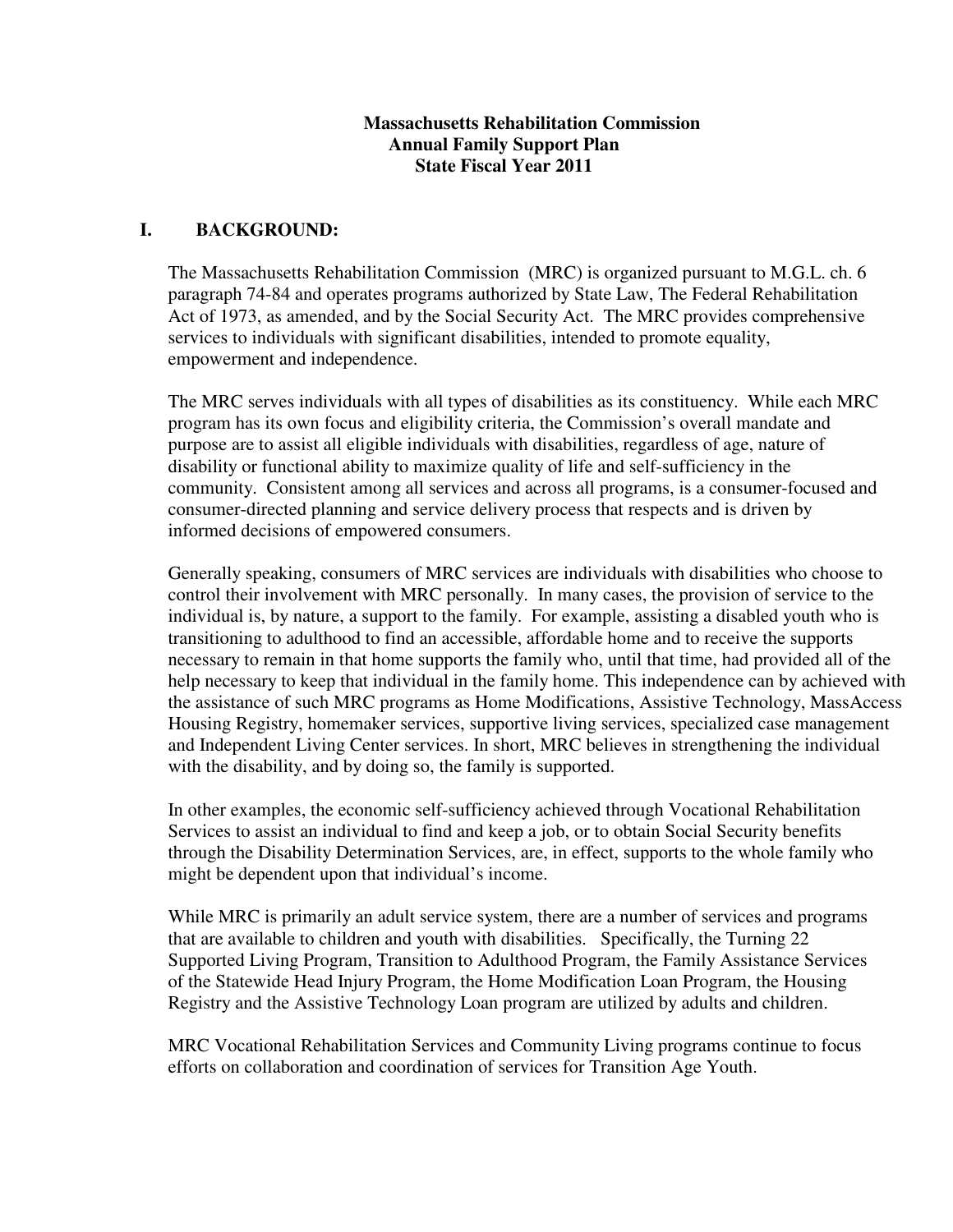### **II. SUBSTANTIAL CONSULTATION:**

Consumer Involvement continues to be an integral component of all aspects of MRC services and programs. This begins with involvement of the consumer and, when appropriate, his or her legal guardian in all aspects of development and implementation of an individual service plan, individual transition plan or individual plan for employment.

Through exploration of existing program and service options, by participation in the State Rehabilitation Council, and by connecting with Independent Living Centers, consumers direct the types of services they receive, provide advice and consultation to the administration in terms of how services might best be provided, and join their voices to advocate for new and/or different services to best meet their needs.

In FY'10 avenues for obtaining Substantial Consultation have included:

- A series of Town Meetings with the Commissioner, held in various regions of the state, in which the Administration of MRC heard from consumers, family members and other stakeholders about the impact of budget cuts, ideas for innovation and improved service delivery, as well as about programs and services that work well and need continued support. These meetings were specifically held in parts of the state that have been traditionally under-represented.
- Regional Transition Teams, comprised of consumers, families, family organizations, educators and MRC staff, to continue to improve upon the rehabilitation process for youth transitioning from the Educational to the Adult Service system,
- Family/Consumer organizations: Federation for Children with Special Needs, Urban Pride and ICI continue to be a part of MRC's \$2.7M transition grant from RSA (Transition Works) and are included on the Massachusetts Transition Task Force(MTT),
- Also through the Transition Works Grant, the establishment of a Family Involvement Subcommittee, led by partner agency, The Federation for Children with Special Needs,
- A Needs Assessment revised by the Vocational Rehabilitation Division in conjunction with the Statewide Rehabilitation Council (SRC). The SRC was involved in the revision, implementation, analysis and development of recommendations for this assessment,
- Similarly, the SRC and Vocational Rehabilitation Division revise, implement and review the Consumer Satisfaction Survey conducted each year, which is utilized to review adequacy of policies and procedures,
- Individual Consumer Consultants involved in agency projects and activities such as development of publications including the Consumer Voice, the MRC Annual Report and the HCAP Resource Newsletter, and activities around Assistive Technology outreach and awareness.
- Regular meetings of Advisory Boards, including the Statewide Head Injury Advisory Board, the Home Care Assistance Program Advisory Committee, the State Rehabilitation Council and its regional and topic-based subcommittees
- On-going Consumer Satisfaction Survey completion and reviews by departments and programs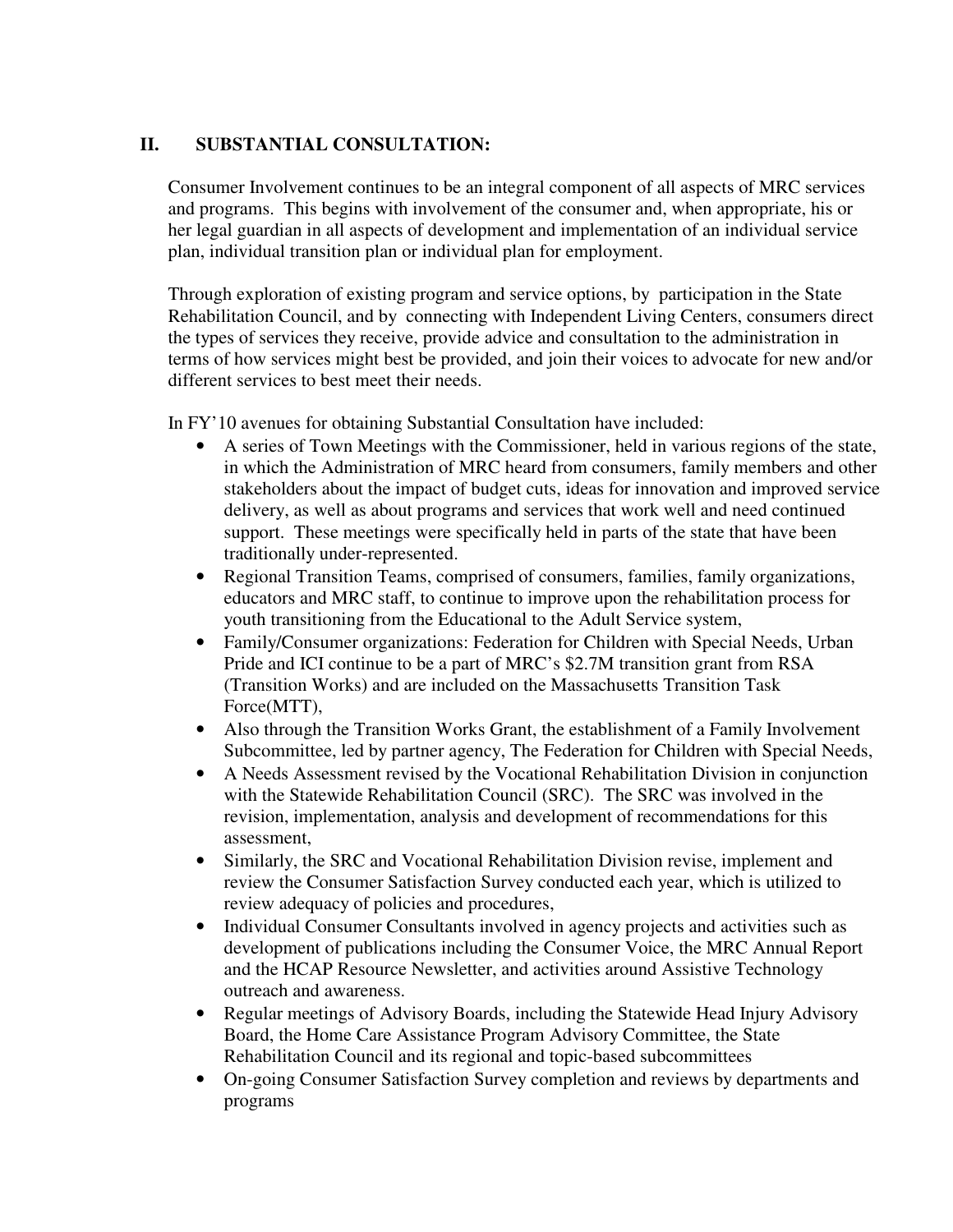- Participation at all meetings of the Statewide Independent Living Council and consultation on many of its committees,
- With Partners For Youth With Disabilities, assists in forming Mentor Partnerships between adult mentors and youth with disabilities, in which mentors provide guidance and support to youth to ensure that they get the most from their relationship with MRC
- An Annual Consumer Conference that is fully driven by a subcommittee of the SRC and is designed to address the needs of consumers for information about services and supports.

Moreover, many of the agencies with which MRC contracts are required to have advisory councils and other means of consumer input to ensure high quality services that meet the needs of their consumers.

# **III. ACCOMPLISHMENTS IN FY'10:**

The MRC continues its focus on streamlining agency transition activities and increasing outreach to youth and families. This goal was formulated in response to input received from youth and families in many of the various forums listed above. Families consistently report the need for timely information about the adult service system, particularly as it differs from the special education system. The need for earlier referrals to adult service programs is another common theme that informed the work of the MRC and highlighted the importance of such an agency-wide Transition Initiative. This is a particularly crucial issue in a time of scarcer resources and longer Wait Lists for necessary services within the adult systems.

- 1. Family Empowerment and Substantial Consultation:
	- a) In FY '10, MRC joined other EHS Disability Agencies to conduct a CH. 171 Workshop at the Annual Conference of the Federation for Children with Special Needs. This provided a venue for agency representatives to share information about the services that are available to individuals with disabilities and their families, as well as to allow the families a chance to speak about what works and doesn't, from their perspective, in enabling their family member with a disability to live and participate successfully within their family and their community.
	- b) The Regional Transition Teams met regularly throughout the year. The goal of these teams is to provide support and technical assistance to young adults, families, and professionals involved in the transition process, to facilitate linkages and collaboration among all those involved in transition at state, regional and local levels, and to build capacity to provide and access transition services.
	- c) The Massachusetts Transition Taskforce, a group including consumer and family representatives as well as representatives from other Government Agencies (Massachusetts Commission for the Blind, Department of Developmental Services, Department of Mental Health, Department of Elementary and Secondary Education, Department of Labor and Workforce Development and the Social Security Administration ) met throughout the year to advise on grant implementation.
	- d) Because of the work of the Transition Taskforce and regional teams, a **Family Involvement Subcommittee** was formed and has begun to develop specific goals for the next year.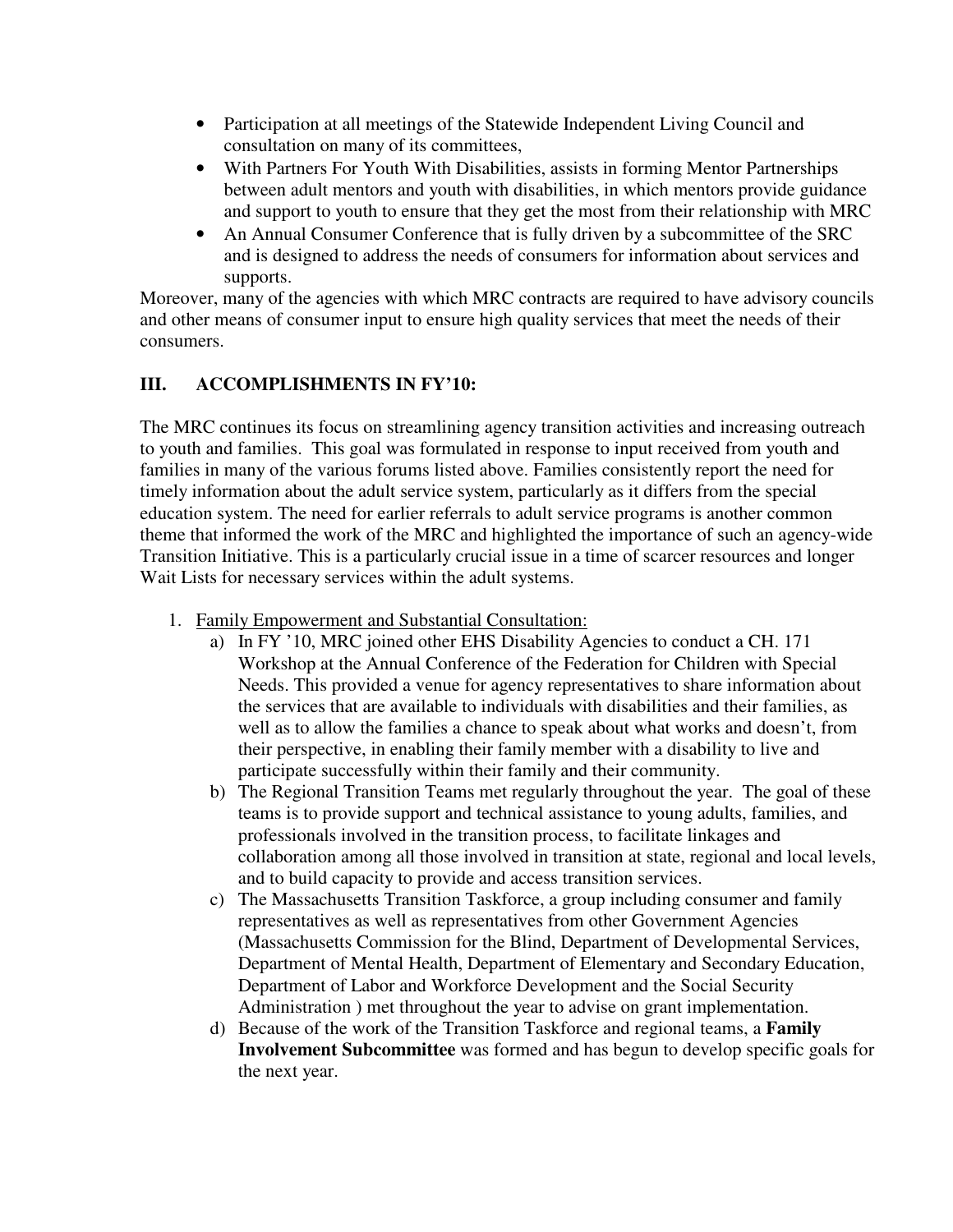- 2. Family Leadership:
	- e) The Statewide Head Injury Program (SHIP) continues to fund the Brain Injury Association of Massachusetts' I&R services, support group network and prevention programs. It also offers trainings to families and individuals on such topics of interest to families as substance abuse treatment, pharmacology and housing. Out of these programs, consumers and family members become empowered with knowledge and are more able support others and speak to the service gaps and delivery issues in ways that can better inform change.
	- f) The Massachusetts Acquired Brain Injury Advisory Board (MABIAB), which recommends policy, practices and funding for SHIP, is comprised of 64% families of, and consumers with acquired brain injury. MABIAB has increased outreach to new members with acquired brain injuries, including youth and minority populations.
	- g) The Statewide Mentorship program through a contract with Partners for Disabled Youth, made 19 new matches and maintained a total of 34 mentor/mentee matches. This partnership matches disabled youth, between the ages of 14 and 18 years old, with disabled adults for the purpose of mentoring and empowering youth to make choices about the types of services to access to assist them in fulfilling their employment and independent living goals.
	- h) The Federation For Children with Special Needs, a family and parent-centered organization, is the partner in the TransitionWorks grant to identify and provide training to MRC staff, and the community on issues related to Transition, as well as to organize the activities of the Family Involvement subcommittee.
	- i) MRC contracts with Independent Living Centers for Transition to Adulthood Projects that conduct activities and training, specifically aimed at assisting youth with disabilities to plan successful futures, to advocate for their needs and secondarily to foster new leadership in the disability rights, services and peer support network.

#### 3. Family Resources and Funding:

Besides the outreach work done by the MRC Regional Transition Teams and MTT, much work is being done internally to streamline the referral and service delivery process, and to better prepare MRC Staff to meet the unique needs of the younger disabled population that now seeks to access vocational rehabilitation services and community service supports.

MRC now has a Transition Liaison in all area offices and in each Community Living Program. These liaisons attend trainings and share information regarding service eligibility and application procedures. This has enabled staff within each department to make referrals to other services in a more streamlined manner. The State Rehabilitation Council has developed a guide to MRC services that includes information about access to both Vocational and Community Living Divisions of the MRC.

MRC is working with EHS and MassHealth and UMass to implement a 1915 Medicaid Waiver, intended to provide Community Supports to individuals with Acquired Brain Injuries who are currently residing in Nursing Homes. This work is being done with direct involvement of families of those in the nursing homes at each step. Applications for Waiver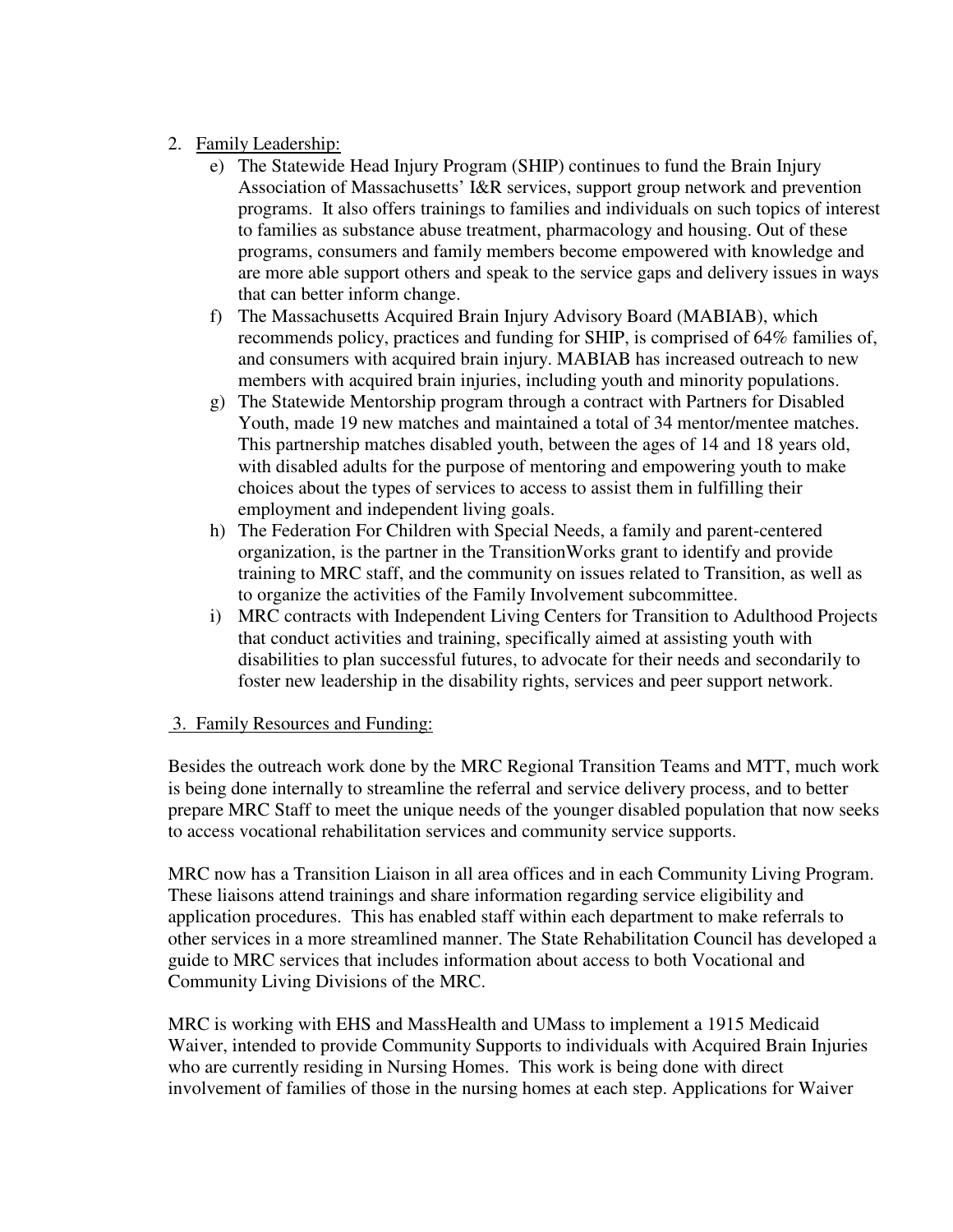Services have been reviewed, eligibility and needs assessments are in process with individualized plans for services being developed. All plans are developed with input from those individuals identified by the consumer as team members.

## 4. Accessing Services and Support

- MRC now has a Vocational Rehabilitation Counselor identified to cover every high school in the state. Applications for services are taken approximately two years before graduation and services are coordinated with educational services provided the LEA and similar benefit providers that includes state agencies and community organizations. The relationships vary from High School to High School, but in many cases, VR Counselors are not only receiving referrals, but meeting with staff and students at the schools on a regular basis and offering trainings on Transition, the VR Process and Independent Living.
- Moreover, as part of the TransitionWorks Grant, 3 offices have Transition Counselors whose singular specialty is working with Transition-age youth. This is being conducted as a pilot and may be replicated in the future.
- The Independent Living Centers successfully assisted 144 people in transitioning from Nursing Home to community Living—44 above the goal for the year.
- Again, the ABI Waiver will allow 100 people to leave nursing homes in the coming year, through access to a coordinated array of services individuals to meet their specific needs.
- MRC continues to administer the Northeast Veteran's with Traumatic Brain Injury Grant with the goal of providing services and supports to Veterans returning from Iraq and Afghanistan and their families through extensive outreach and training opportunities.
- The DDS Division continues to administer its Homeless Initiative that provides comprehensive application and evaluation services to the Homeless population on a statewide basis. This program has resulted in substantially increased compliance and benefits that lead to self sufficiency.

# 5. Culturally Competent Outreach and Support

MRC offices have bilingual counselors in many languages as well counselors for the Deaf who conduct outreach to community groups and organizations that work with language minority individuals and their families.

The Town Meetings held by the Commissioner were scheduled in areas of the state that have been typically under-represented. All forums were ASL interpreted as well.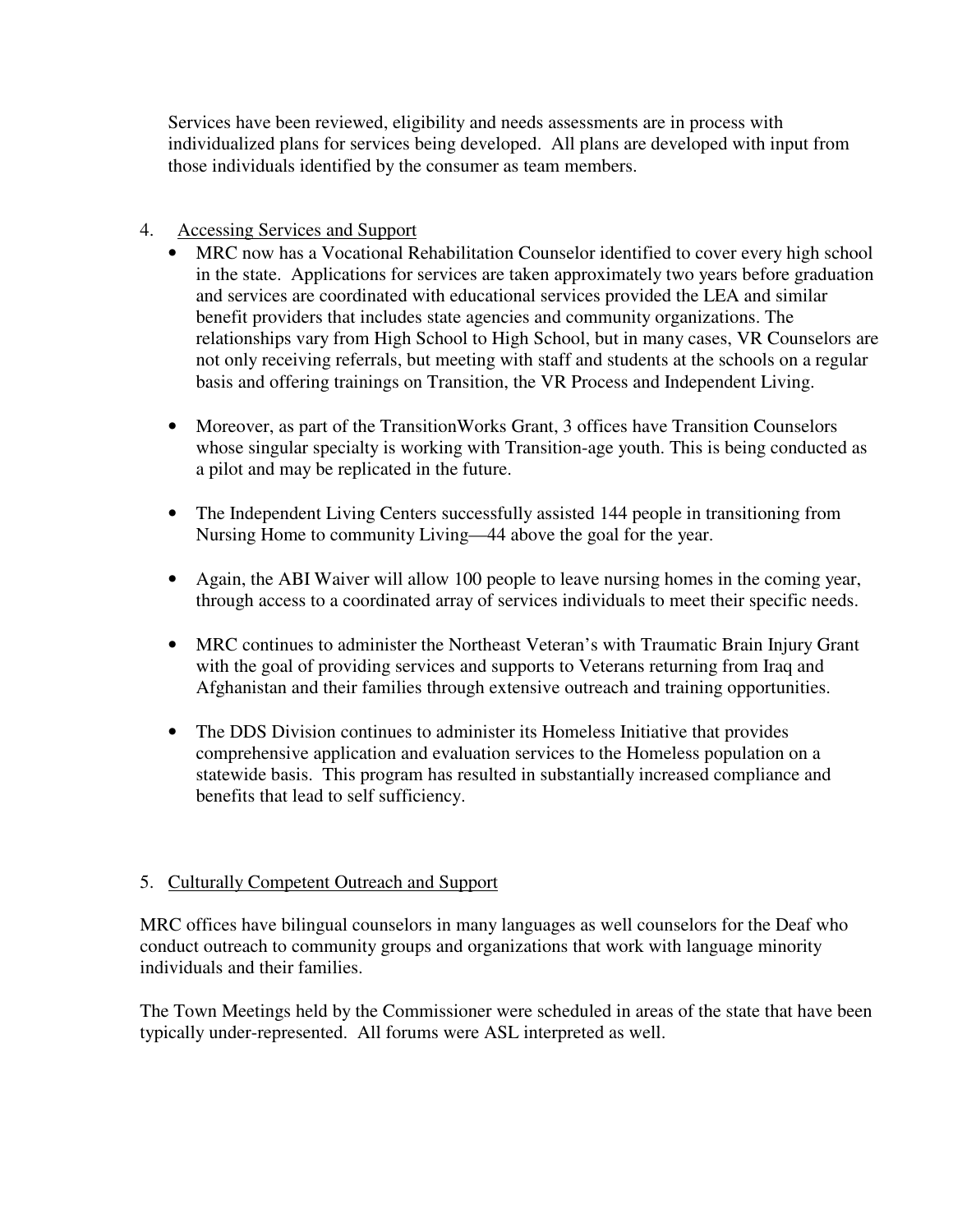The Brain Injury and Statewide Specialized Community Services Department has an outreach program working in partnership with community providers to develop and disseminate culturally competent and linguistically appropriate information to raise awareness about Traumatic Brain Injury and increase the number of TBI survivors served from diverse backgrounds.

#### **6.** Interagency Collaboration

The MRC continues to recognize the importance of interagency collaboration in ensuring the best possible array of services is made available to children with disabilities, transitioning youth and their families, as well as adults with disabilities. The collaborative work of the Transition teams and the Intra Agency transition will continue to identify future goals for collaboration and interagency work.

Other Inter-agency collaboration includes: agency representation on Mental Health Transformation Committee, the Department of Public Health's Office of Health and Disability Advisory Committee, and the Multiple Sclerosis Society's Home Links Advisory Committee; Statewide Hoarding Task Force, Department of Public Health's Bureau of Substance Abuse Services work on accessibility of services, the Mass. Council on Developmental Disabilities, and the Building Partnerships Initiative, to name a few.